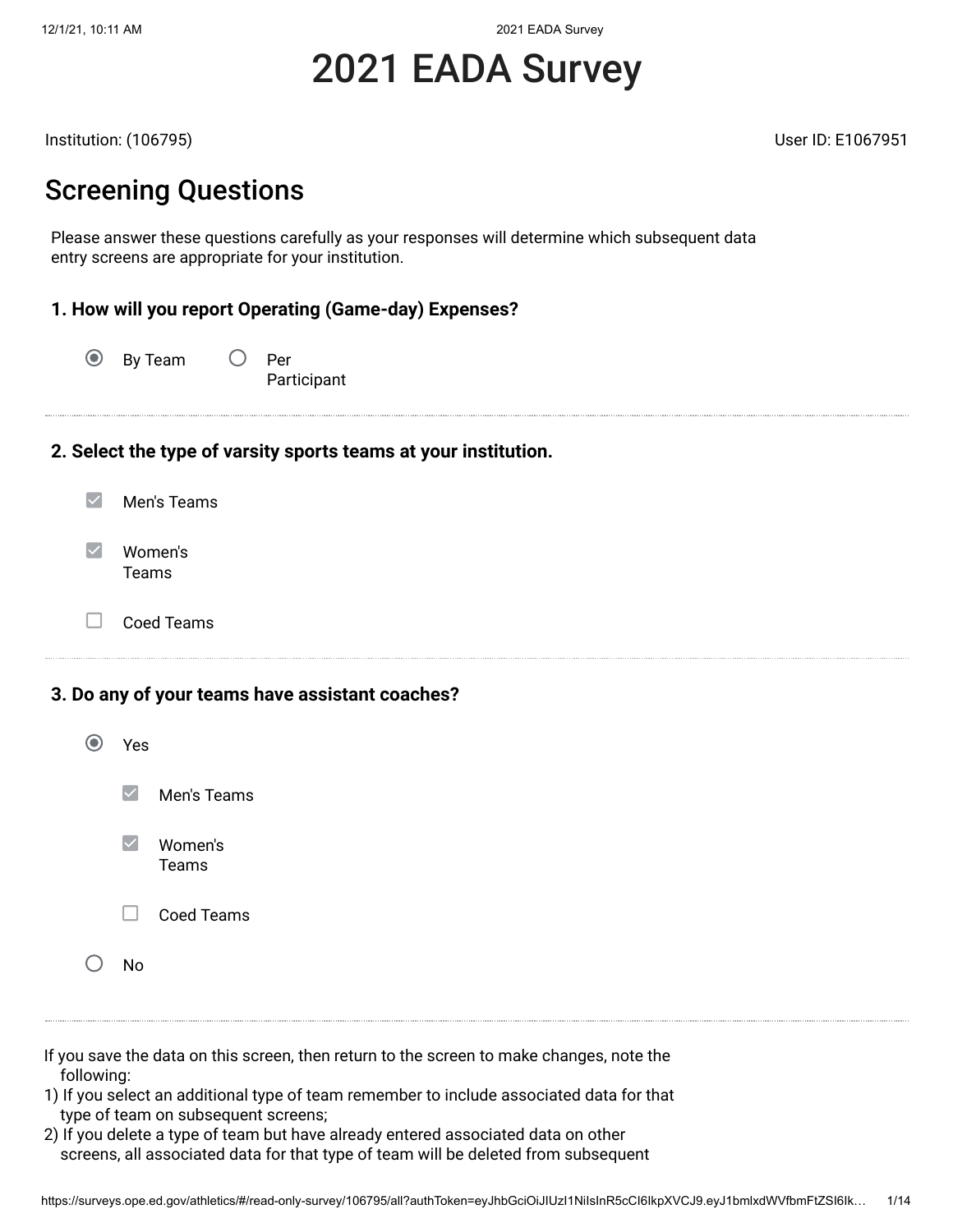screens. However, because the survey system has to recalculate the totals, you must re-save every screen.

### Sports Selection - Men's and Women's Teams

Select the varsity sports teams at your institution.

| <b>Sport</b>                       | Men's  | <b>Women's Sport</b> |                                     | Men's                | <b>Women's</b>       |
|------------------------------------|--------|----------------------|-------------------------------------|----------------------|----------------------|
| Archery                            | l. I   |                      | Badminton                           |                      |                      |
| Baseball                           |        |                      | Basketball                          | $\blacktriangledown$ | $\blacktriangledown$ |
| <b>Beach Volleyball</b>            | $\Box$ |                      | Bowling                             | n l                  |                      |
| <b>Cross Country</b>               | ⊔      |                      | Diving                              | n l                  | H                    |
| Equestrian                         | $\Box$ |                      | Fencing                             |                      |                      |
| Field Hockey                       |        |                      | Football                            | - 1                  |                      |
| Golf                               | H      | - 1                  | Gymnastics                          | - 1                  |                      |
| Ice Hockey                         | $\Box$ |                      | Lacrosse                            |                      |                      |
| Rifle                              | $\Box$ |                      | Rodeo                               |                      |                      |
| Rowing                             | П      |                      | Sailing                             | $\mathcal{L}$        |                      |
| Skiing                             | $\Box$ |                      | Soccer                              | - 1                  |                      |
| Softball                           |        |                      | Squash                              | H                    |                      |
| Swimming                           |        |                      | Swimming and<br>Diving (combined)   |                      |                      |
| Synchronized<br>Swimming           |        |                      | <b>Table Tennis</b>                 |                      |                      |
| <b>Team Handball</b>               |        |                      | Tennis                              |                      |                      |
| <b>Track and Field</b><br>(Indoor) |        |                      | <b>Track and Field</b><br>(Outdoor) |                      |                      |
| <b>Track and Field</b>             |        |                      | Volleyball                          |                      |                      |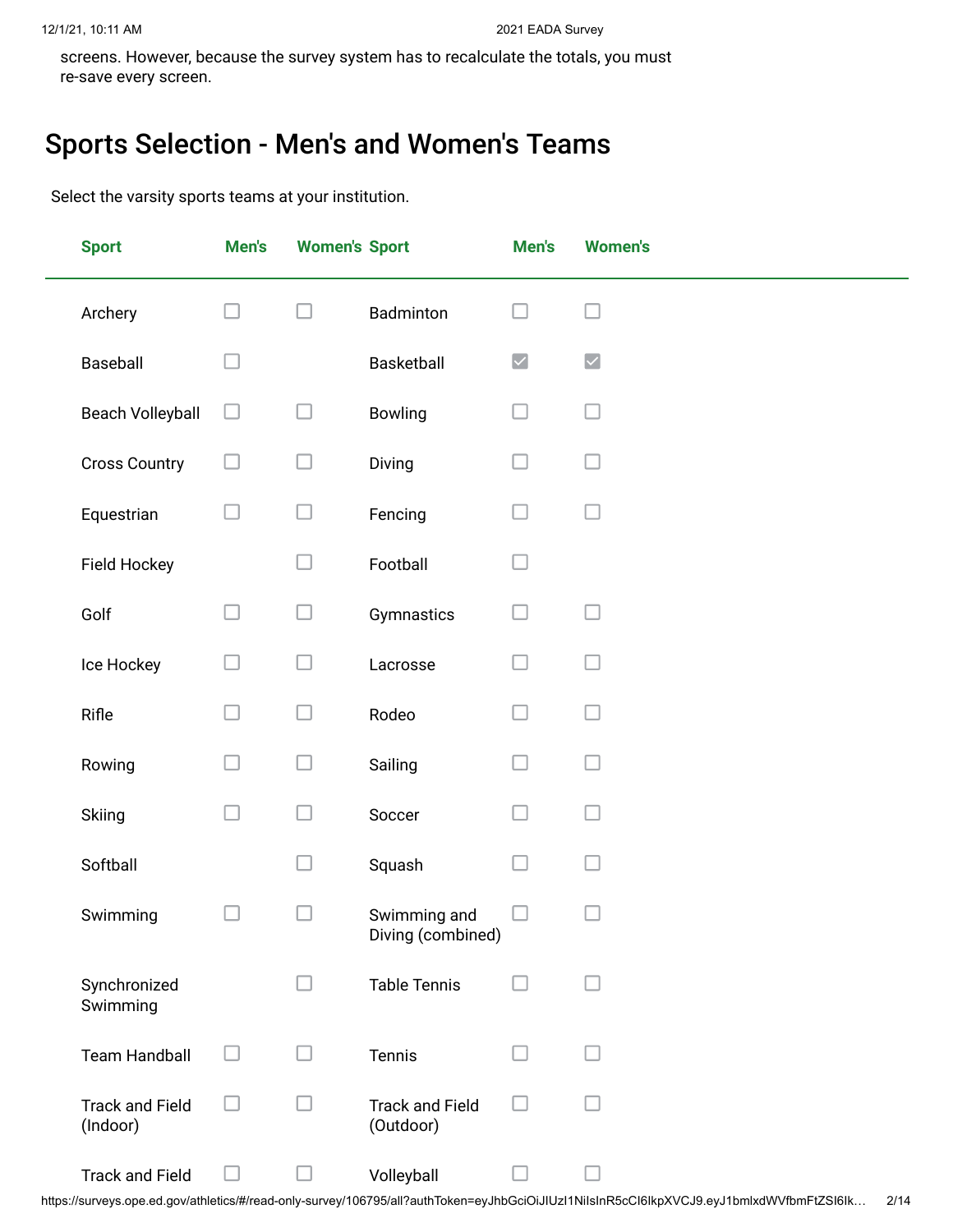| 12/1/21, 10:11 AM                  |  |                                                                | 2021 EADA Survey |  |
|------------------------------------|--|----------------------------------------------------------------|------------------|--|
| and Cross<br>Country<br>(combined) |  |                                                                |                  |  |
| Water Polo                         |  | <b>Weight Lifting</b>                                          |                  |  |
| Wrestling                          |  | <b>Other Sports</b><br>(Specify sports in<br>the caveat box.)* |                  |  |

#### **Caveat:**

The caveat on this screen is for internal use and does not appear on the EADA Dissemination Website (public site). If you want information to appear on the public site, enter it on the Athletic Participation screen.

**\*** If you indicated in the caveat box that your other sports are Dancing and/or Cheerleading, please specify in the caveat box that these are competitive varsity teams (i.e., not pep squads).

If you save the data on this screen, then return to the screen to make changes, note the following:

1) If you select an additional team remember to include associated data for that sport on subsequent screens;

2) If you delete a sport but have already entered associated data on other screens, all associated data for that sport will be deleted from subsequent screens. However, because the survey system has to recalculate the totals, you must re-save every screen.

### Athletics Participation - Men's and Women's Teams

Enter the number of participants as of the day of the first scheduled contest.

| <b>Varsity Teams</b> | <b>Men's Teams</b><br><b>Women's Teams</b> |
|----------------------|--------------------------------------------|
| Basketball           | Q<br>O                                     |

#### **Total Participants Men's and Women's Teams**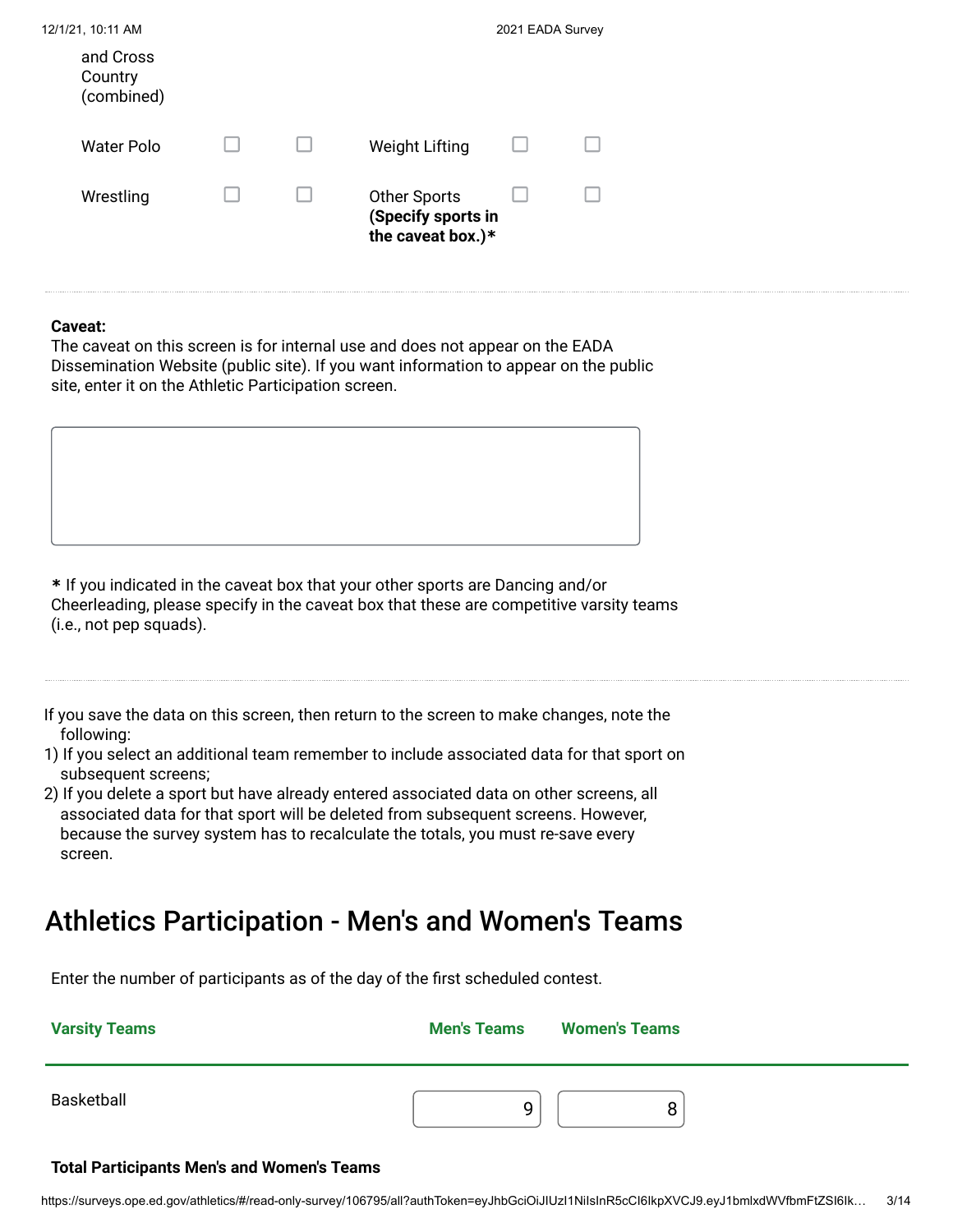

(For each men's or women's team that includes opposite sex participants, specify the number of male and the number of female students on that team in this caveat box. This does not apply for coed teams. Additionally, provide any other clarifying information here.)

If you save the data on this screen, then return to the screen to make changes, please note you must re-save every screen because the survey system has to recalculate the totals.

### Head Coaches - Men's Teams

For each men's team, indicate whether the head coach is male or female, was assigned to the team on a full-time or part-time basis, and whether the coach was employed by the institution on a full-time basis or on a part-time or volunteer basis, by entering a 1 in the appropriate field.

The Swimming and Diving (combined) fields allow up to 2 head coaches. The Track and Field and Cross Country (combined) fields allow up to 3.

|                                | <b>Male Head Coaches</b>                                                                                                             |                                                                                                         |                                                                                                                                      | <b>Female Head Coaches</b>                                                                              |                          |
|--------------------------------|--------------------------------------------------------------------------------------------------------------------------------------|---------------------------------------------------------------------------------------------------------|--------------------------------------------------------------------------------------------------------------------------------------|---------------------------------------------------------------------------------------------------------|--------------------------|
| <b>Varsity</b><br><b>Teams</b> | <b>Assigned Assigned</b><br>to Team to Team<br>on a<br>on a<br>Full-<br>Part-<br><b>Time</b><br>Time<br><b>Basis</b><br><b>Basis</b> | Full-<br>Part-<br>Time<br>Time<br>InstitutionInstitution<br><b>Employee Employee</b><br>or<br>Volunteer | <b>Assigned Assigned</b><br>to Team to Team<br>on a<br>on a<br>Full-<br>Part-<br><b>Time</b><br>Time<br><b>Basis</b><br><b>Basis</b> | Full-<br>Part-<br>Time<br>Time<br>InstitutionInstitution<br><b>Employee Employee</b><br>or<br>Volunteer | Total<br>Head<br>Coaches |
| Basketball                     |                                                                                                                                      | 1                                                                                                       |                                                                                                                                      |                                                                                                         |                          |

#### **Coaching**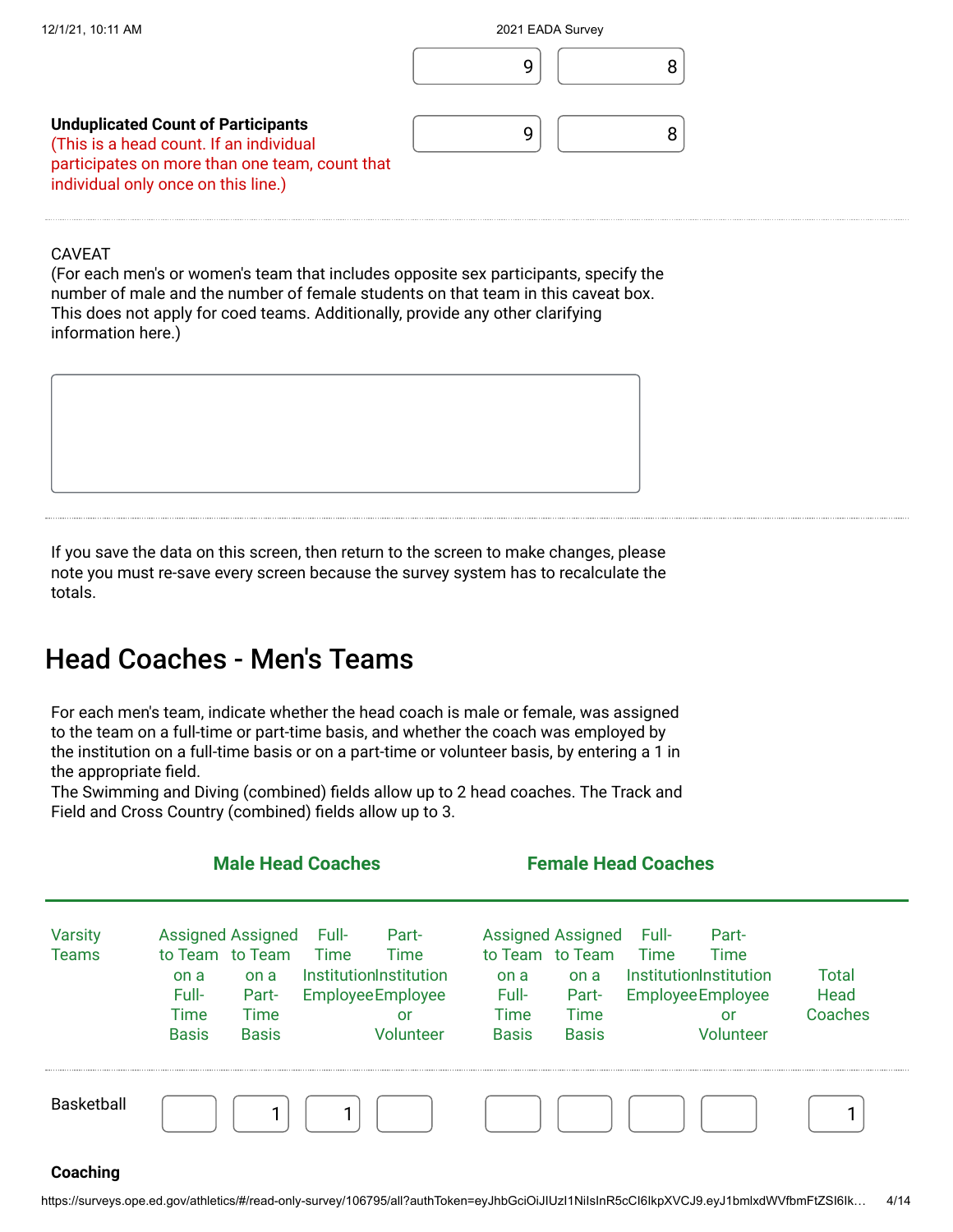| 12/1/21, 10:11 AM         | 2021 EADA Survey |  |
|---------------------------|------------------|--|
| <b>Position</b><br>iotals |                  |  |
|                           |                  |  |



### Head Coaches - Women's Teams

For each women's team, indicate whether the head coach is male or female, was assigned to the team on a full-time or part-time basis, and whether the coach was employed by the institution on a full-time basis or on a part-time or volunteer basis, by entering a 1 in the appropriate field.

The Swimming and Diving (combined) fields allow up to 2 head coaches. The Track and Field and Cross Country (combined) fields allow up to 3.

|                                              | <b>Male Head Coaches</b>                                                                                                                                                                                                                               | <b>Female Head Coaches</b>                                                                                                                                                                                                               |                                 |  |
|----------------------------------------------|--------------------------------------------------------------------------------------------------------------------------------------------------------------------------------------------------------------------------------------------------------|------------------------------------------------------------------------------------------------------------------------------------------------------------------------------------------------------------------------------------------|---------------------------------|--|
| <b>Varsity</b><br><b>Teams</b>               | <b>Assigned Assigned</b><br>Part-<br>Full-<br>to Team to Team<br>Time<br>Time<br>InstitutionInstitution<br>on a<br>on a<br>Full-<br><b>Employee Employee</b><br>Part-<br><b>Time</b><br>Time<br><b>or</b><br><b>Basis</b><br><b>Basis</b><br>Volunteer | <b>Assigned Assigned</b><br>Full-<br>Part-<br>to Team to Team<br>Time<br>Time<br>InstitutionInstitution<br>on a<br>on a<br>Full-<br><b>Employee Employee</b><br>Part-<br>Time<br>Time<br>or<br>Volunteer<br><b>Basis</b><br><b>Basis</b> | <b>Total</b><br>Head<br>Coaches |  |
| Basketball                                   |                                                                                                                                                                                                                                                        |                                                                                                                                                                                                                                          |                                 |  |
| Coaching<br><b>Position</b><br><b>Totals</b> | 0                                                                                                                                                                                                                                                      | $\overline{0}$<br>0<br>0<br>n                                                                                                                                                                                                            |                                 |  |
| <b>CAVEAT</b>                                |                                                                                                                                                                                                                                                        |                                                                                                                                                                                                                                          |                                 |  |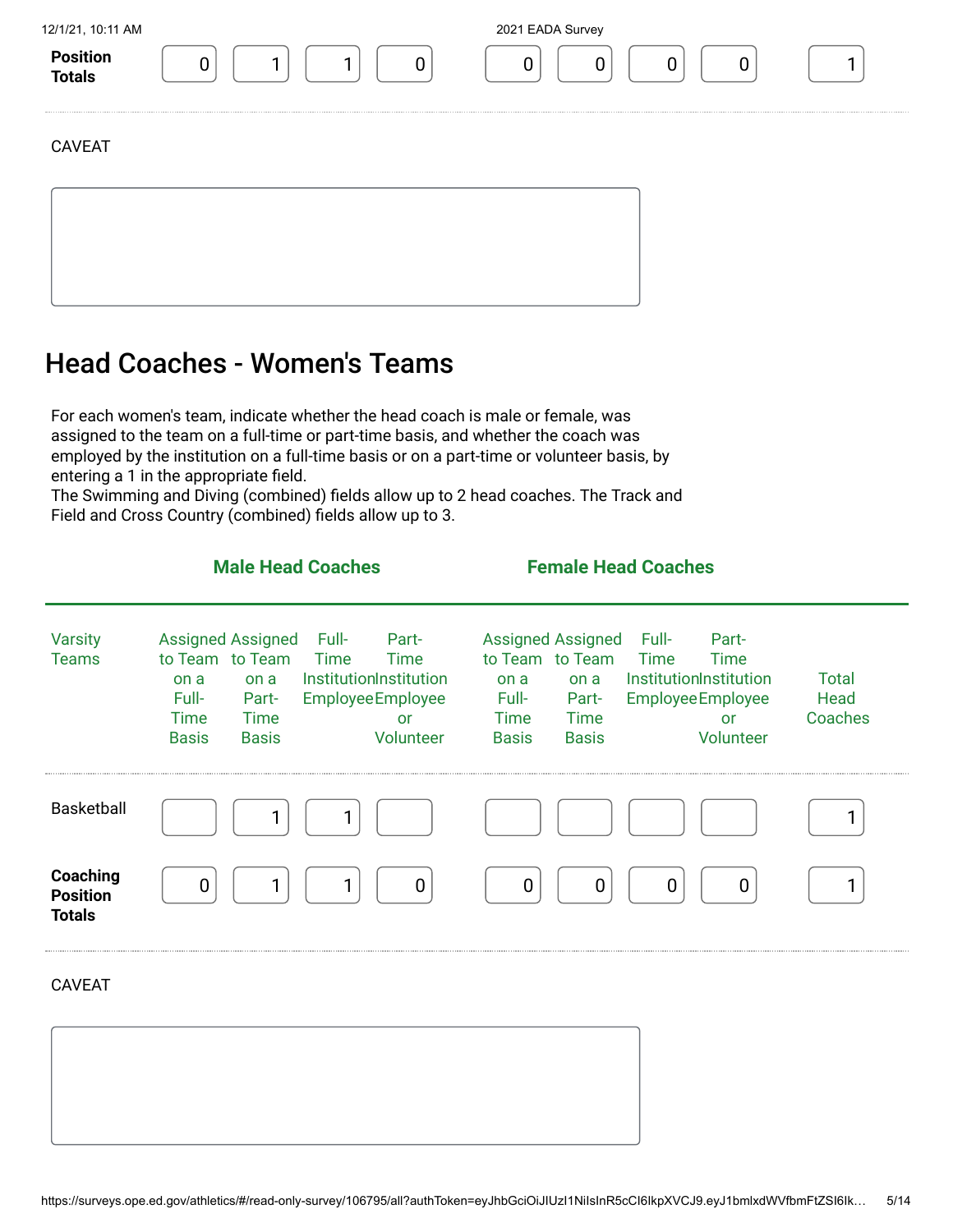### Head Coaches' Salaries - Men's and Women's Teams

Enter only salaries and bonuses that your institution pays head coaches as compensation for coaching. Do not include benefits on this screen. Do not include volunteer coaches in calculating the average salary and the Full-Time Equivalent (FTE) Total.

For help calculating the FTE total click on the Instructions link on this screen.

|                                                                                                                      | <b>Men's Teams</b> | <b>Women's</b><br><b>Teams</b> |
|----------------------------------------------------------------------------------------------------------------------|--------------------|--------------------------------|
| Average Annual Institutional Salary per Head Coaching<br>Position<br>(for coaching duties only)                      | 3,031              | 3,031                          |
| Number of Head Coaching Positions Used to Calculate<br>the Average                                                   |                    |                                |
| Number of Volunteer Head Coaching Positions<br>(Do not include these coaches in your salary or FTE<br>calculations.) | 0                  |                                |
| Average Annual Institutional Salary per Full-time<br>equivalent (FTE)                                                | 15,155             | 15,155                         |
| Sum of Full-Time Equivalent (FTE) Positions Used to<br><b>Calculate the Average</b>                                  | 0.20               | 0.20                           |

CAVEAT



### Assistant Coaches - Men's Teams

For each men's team, indicate whether the assistant coach is male or female, was assigned to the team on a full-time or part-time basis, and whether the coach was employed by the institution on a full-time basis or on a part-time or volunteer basis, by entering a 1 in the appropriate field.

**Male Assistant Coaches Female Assistant Coaches**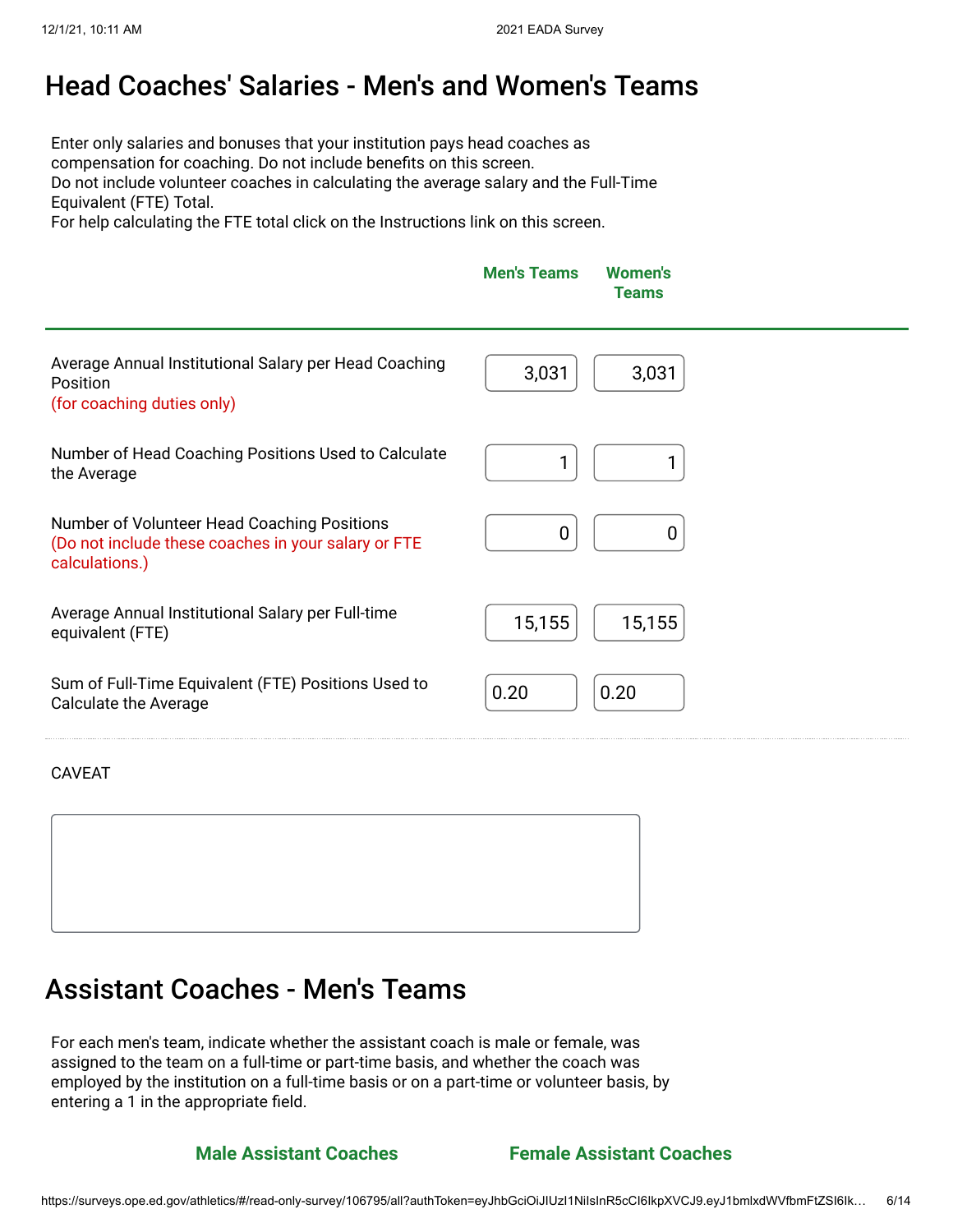| 12/1/21, 10:11 AM                     |                                                                                                                                    |                                                                                                                     | 2021 EADA Survey                                                                                                           |                                                                                                                          |                                      |
|---------------------------------------|------------------------------------------------------------------------------------------------------------------------------------|---------------------------------------------------------------------------------------------------------------------|----------------------------------------------------------------------------------------------------------------------------|--------------------------------------------------------------------------------------------------------------------------|--------------------------------------|
| <b>Varsity</b><br><b>Teams</b>        | <b>Assigned Assigned</b><br>to Team to Team<br>on a<br>on a<br>Full-<br><b>Time</b><br><b>Time</b><br><b>Basis</b><br><b>Basis</b> | Full-<br>Part-<br><b>Time</b><br>Time<br>InstitutionInstitution<br>Part- EmployeeEmployee<br><b>or</b><br>Volunteer | <b>Assigned Assigned</b><br>to Team to Team<br>on a<br>Full-<br><b>Time</b><br><b>Time</b><br><b>Basis</b><br><b>Basis</b> | Full-<br>Part-<br><b>Time</b><br>Time<br>on a InstitutionInstitution<br>Part- EmployeeEmployee<br><b>or</b><br>Volunteer | <b>Total</b><br>Assistant<br>Coaches |
| Basketball                            | $\mathbf 0$                                                                                                                        |                                                                                                                     |                                                                                                                            |                                                                                                                          | 1                                    |
| Coaching<br>Position<br><b>Totals</b> | 1<br>0                                                                                                                             | 0                                                                                                                   | $\mathbf 0$<br>0                                                                                                           | $\overline{0}$<br>$\mathbf 0$                                                                                            | 1                                    |
| <b>CAVEAT</b>                         |                                                                                                                                    |                                                                                                                     |                                                                                                                            |                                                                                                                          |                                      |
|                                       |                                                                                                                                    |                                                                                                                     |                                                                                                                            |                                                                                                                          |                                      |

# Assistant Coaches - Women's Teams

For each women's team, indicate whether the assistant coach is male or female, was assigned to the team on a full-time or part-time basis, and whether the coach was employed by the institution on a full-time basis or on a part-time or volunteer basis, by entering a 1 in the appropriate field.

|                                       | <b>Male Assistant Coaches</b>                                                                                                                                                                                                                          | <b>Female Assistant Coaches</b>                                                                                                                                                                                               |                               |
|---------------------------------------|--------------------------------------------------------------------------------------------------------------------------------------------------------------------------------------------------------------------------------------------------------|-------------------------------------------------------------------------------------------------------------------------------------------------------------------------------------------------------------------------------|-------------------------------|
| <b>Varsity</b><br><b>Teams</b>        | <b>Assigned Assigned</b><br>Full-<br>Part-<br>to Team to Team<br><b>Time</b><br><b>Time</b><br>InstitutionInstitution<br>on a<br>on a<br><b>Employee Employee</b><br>Full-<br>Part-<br>Time<br>Time<br>or<br>Volunteer<br><b>Basis</b><br><b>Basis</b> | <b>Assigned Assigned</b><br>Full-<br>Part-<br>to Team to Team<br>Time<br>Time<br>InstitutionInstitution<br>on a<br>on a<br>Part- EmployeeEmployee<br>Full-<br>Time<br>Time<br>or<br>Volunteer<br><b>Basis</b><br><b>Basis</b> | Total<br>Assistant<br>Coaches |
| Basketball                            |                                                                                                                                                                                                                                                        |                                                                                                                                                                                                                               |                               |
| Coaching<br>Position<br><b>Totals</b> | $\mathbf 0$<br>1<br>0                                                                                                                                                                                                                                  | 0<br>$\mathbf 0$<br>0<br>$\overline{0}$                                                                                                                                                                                       |                               |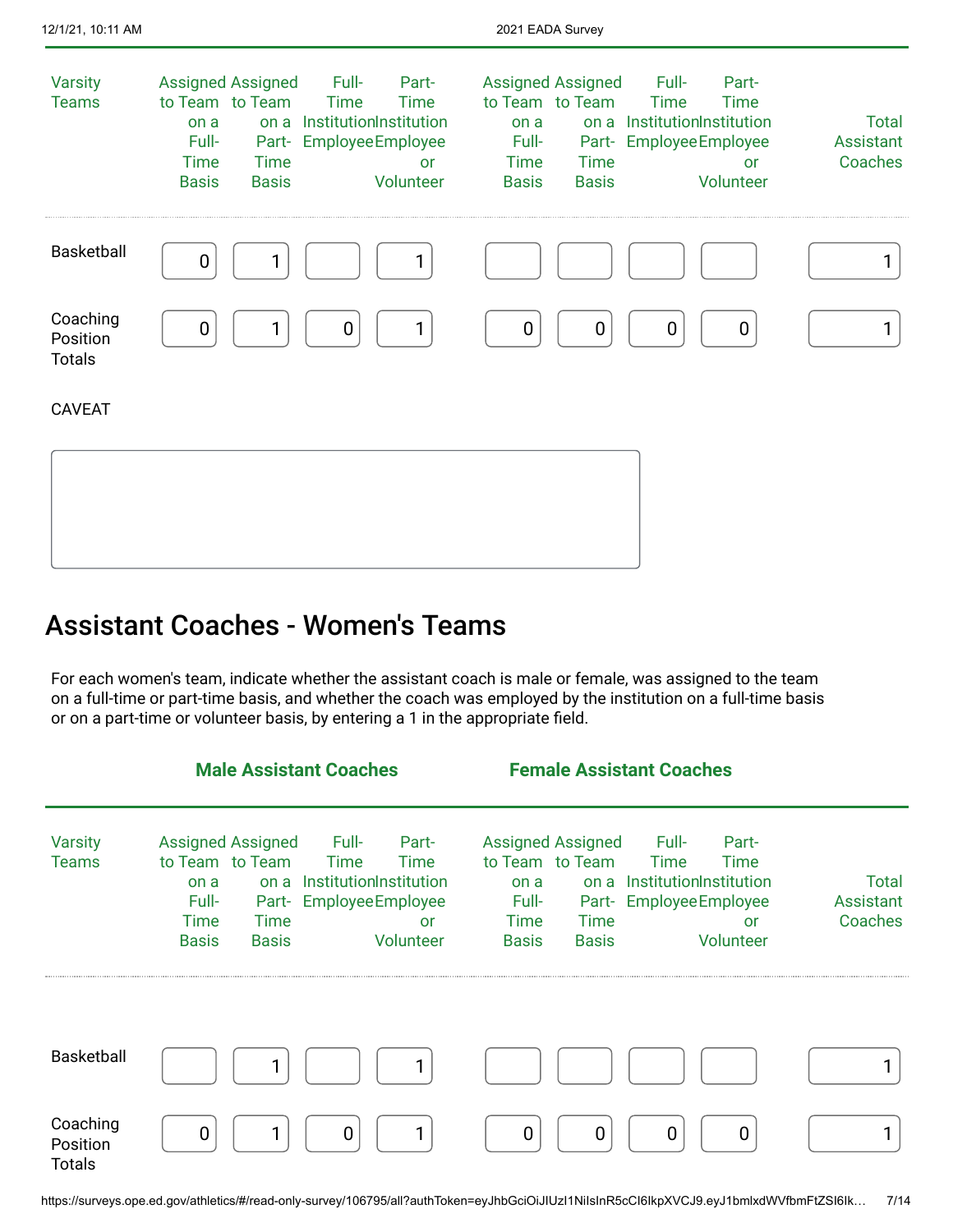# Assistant Coaches' Salaries - Men's and Women's Teams

Enter only salaries and bonuses that your institution pays assistant coaches as compensation for coaching. Do not include benefits on this screen. Do not include volunteer coaches in calculating the average salary and the Full-Time Equivalent (FTE) Total.

For help calculating the FTE total click on the Instructions link on this screen.

|                                                                                                                           | <b>Men's Teams</b><br><b>Women's</b><br><b>Teams</b> |  |
|---------------------------------------------------------------------------------------------------------------------------|------------------------------------------------------|--|
| Average Annual Institutional Salary per Assistant<br><b>Coaching Position</b><br>(for coaching duties only)               | 5,250<br>5,250                                       |  |
| Number of Assistant Coaching Positions Used to<br>Calculate the Average                                                   |                                                      |  |
| Number of Volunteer Assistant Coaching Positions<br>(Do not include these coaches in your salary or FTE<br>calculations.) |                                                      |  |
| Average Annual Institutional Salary per Full-time<br>equivalent (FTE)                                                     | 15,000<br>15,000                                     |  |
| Sum of Full-Time Equivalent (FTE) Positions Used to<br><b>Calculate the Average</b>                                       | 0.35<br>0.35                                         |  |
| <b>CAVEAT</b>                                                                                                             |                                                      |  |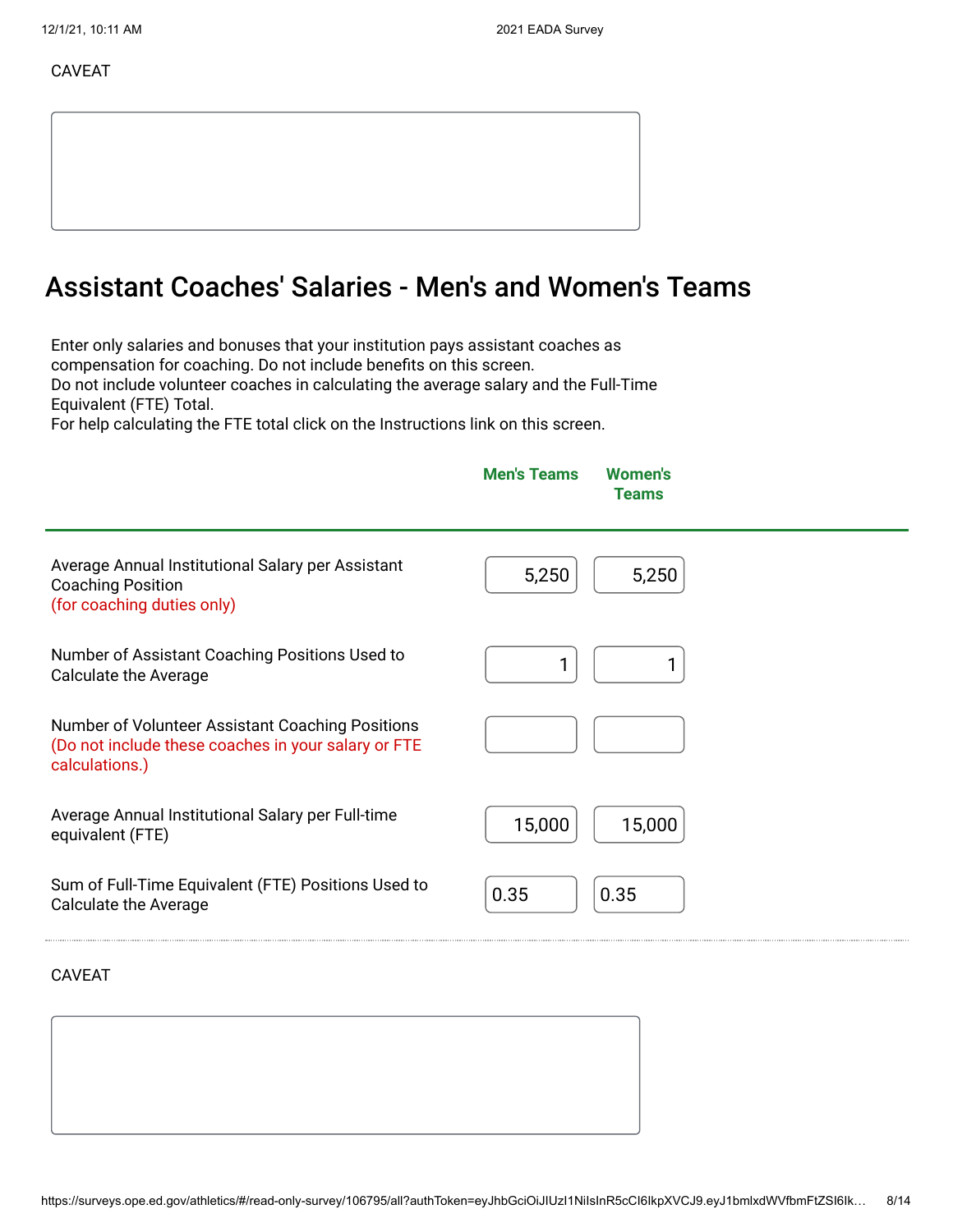### Athletically Related Student Aid - Men's and Women's Teams

Athletically related student aid is any scholarship, grant, or other form of financial assistance, offered by an institution, the terms of which require the recipient to participate in a program of intercollegiate athletics at the institution. Other student aid, of which a student-athlete simply happens to be the recipient, is not athletically related student aid. If you do not have any aid to report, enter a 0.



### Recruiting Expenses - Men's and Women's Teams

Recruiting expenses are all expenses an institution incurs attributable to recruiting activities. This includes, but is not limited to, expenses for lodging, meals, telephone use, and transportation (including vehicles used for recruiting purposes) for both recruits and personnel engaged in recruiting, and other expenses for official and unofficial visits, and all other expenses related to recruiting. If you do not have any recruiting expenses to report, enter a 0.

|       | <b>Men's Teams</b> Women's Teams | Total |
|-------|----------------------------------|-------|
| Total |                                  |       |
|       |                                  |       |

CAVEAT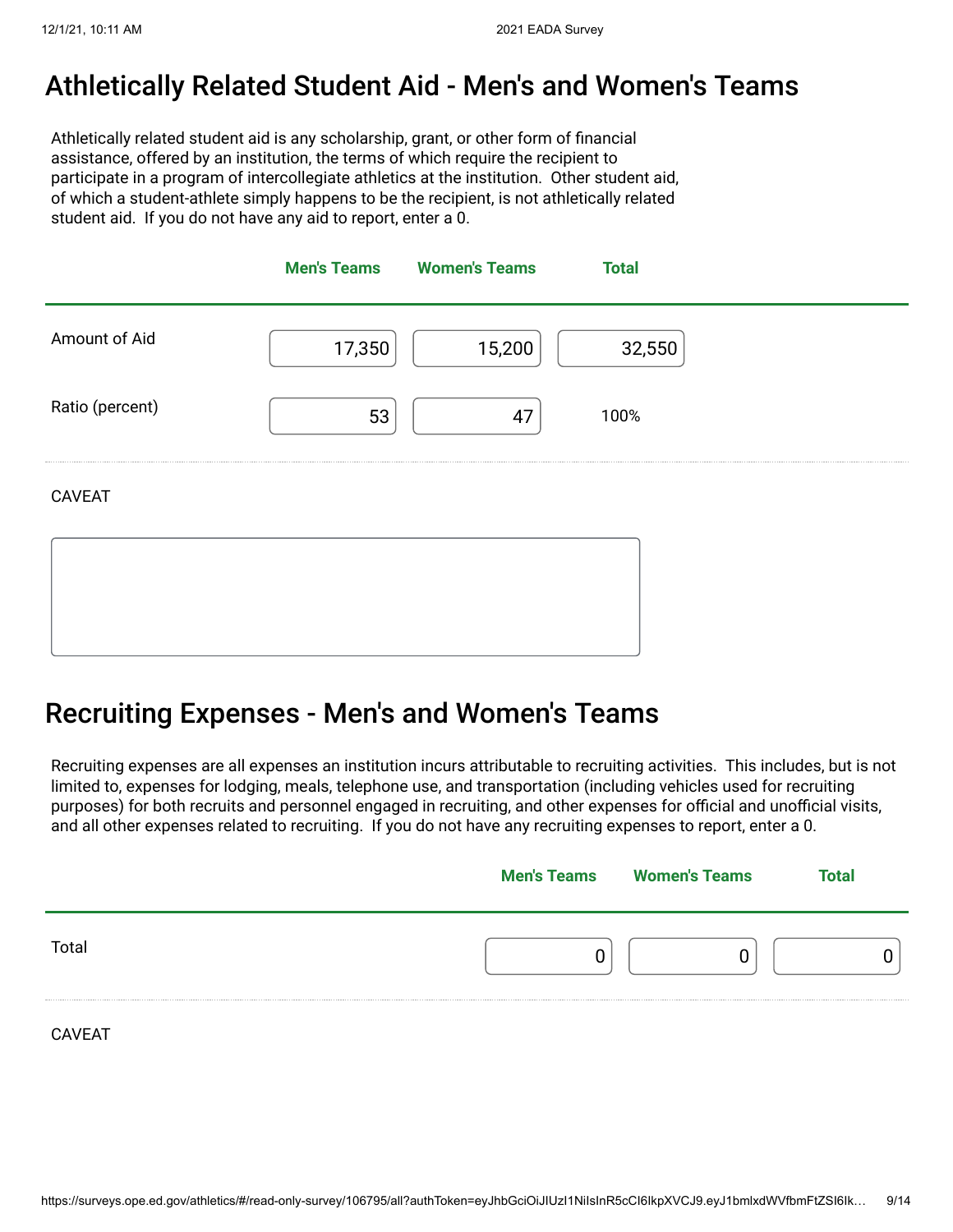# Operating (Game-Day) Expenses - Men's and Women's Teams by Team

Operating expenses are all expenses an institution incurs attributable to home, away, and neutral-site intercollegiate athletic contests (commonly known as "game-day expenses"), for (A) Lodging, meals, transportation, uniforms, and equipment for coaches, team members, support staff (including, but not limited to team managers and trainers), and others; and (B) Officials.

For a sport with a men's team and a women's team that have a combined budget, click [here](https://surveys.ope.ed.gov/athletics2k21/wwwroot/documents/inst_1.pdf) for special instructions. Report actual numbers, not budgeted or estimated numbers. Please do not round beyond the next dollar.



**Note: This screen is for game-day expenses only.**

## Total Expenses - Men's and Women's Teams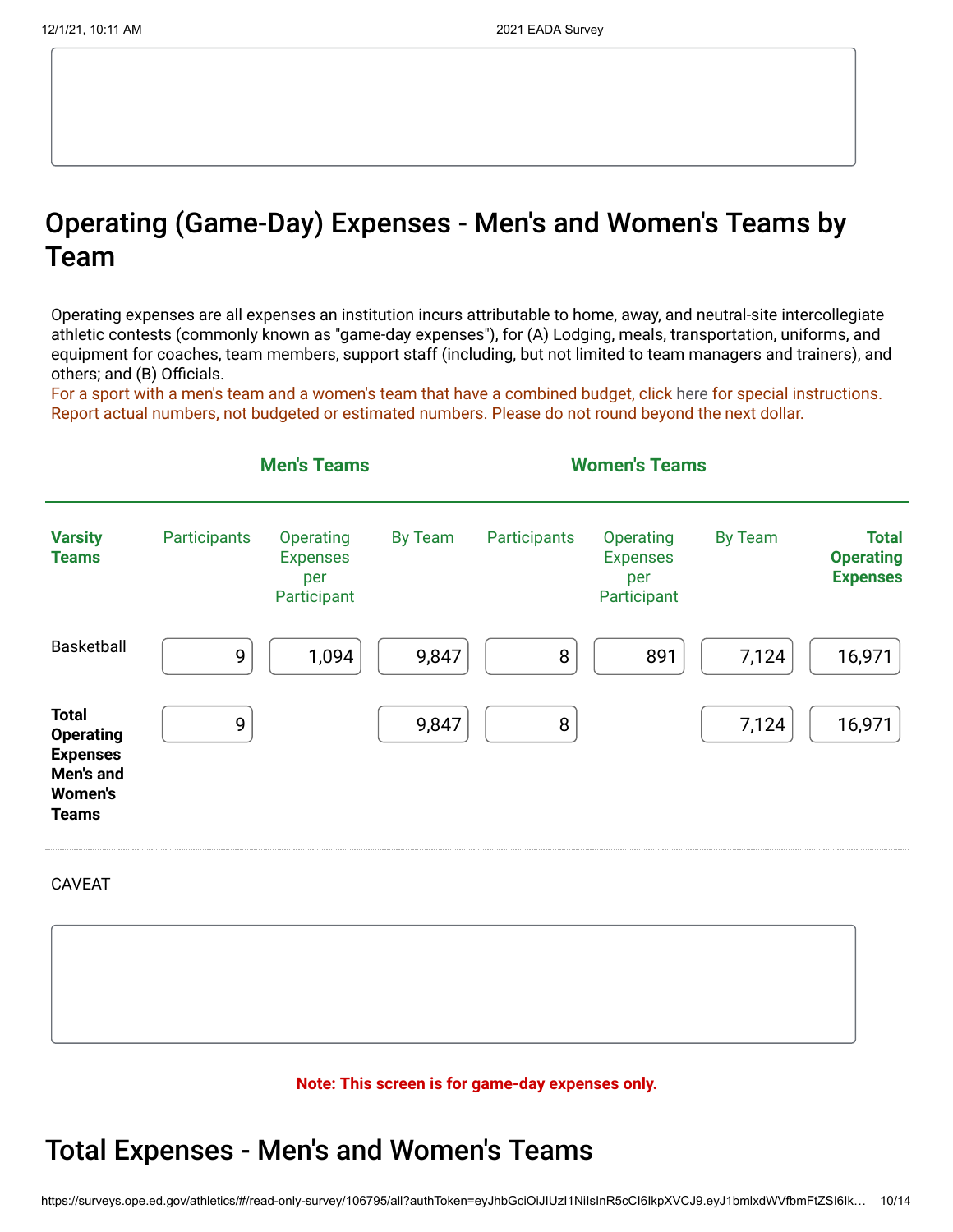Enter all expenses attributable to intercollegiate athletic activities. This includes appearance guarantees and options, athletically related student aid, contract services, equipment, fundraising activities, operating expenses, promotional activities, recruiting expenses, salaries and benefits, supplies, travel, and any other expenses attributable to intercollegiate athletic activities.

Report actual numbers, not budgeted or estimated numbers. Please do not round beyond the next dollar.

| <b>Varsity Teams</b>                                                                         | <b>Men's Teams</b> | <b>Women's Teams</b> | <b>Total</b> |
|----------------------------------------------------------------------------------------------|--------------------|----------------------|--------------|
| <b>Basketball</b>                                                                            | 42,295             | 33,939               | 76,234       |
| Total Expenses of all Sports, Except Football and<br>Basketball, Combined                    |                    |                      |              |
| Total Expenses Men's and Women's Teams                                                       | 42,295             | 33,939               | 76,234       |
| Not Allocated by Gender/Sport (Expenses not attributable<br>to a particular sport or sports) |                    |                      | 3,200        |
| <b>Grand Total Expenses</b>                                                                  |                    |                      | 79,434       |

#### CAVEAT

### Total Revenues - Men's and Women's Teams

Your total revenues must cover your total expenses.

Enter all revenues attributable to intercollegiate athletic activities. This includes revenues from appearance guarantees and options, an athletic conference, tournament or bowl games, concessions, contributions from alumni and others, institutional support, program advertising and sales, radio and television, royalties, signage and other sponsorships, sport camps, state or other government support, student activity fees, ticket and luxury box sales, and any other revenues attributable to intercollegiate athletic activities.

Report actual numbers, not budgeted or estimated numbers. Please do not round beyond the next dollar.

| <b>Varsity Teams</b> | <b>Men's Teams</b> | <b>Women's Teams</b> | <b>Total</b> |
|----------------------|--------------------|----------------------|--------------|
| Basketball           | 42,295             | 33,939               | 76,234       |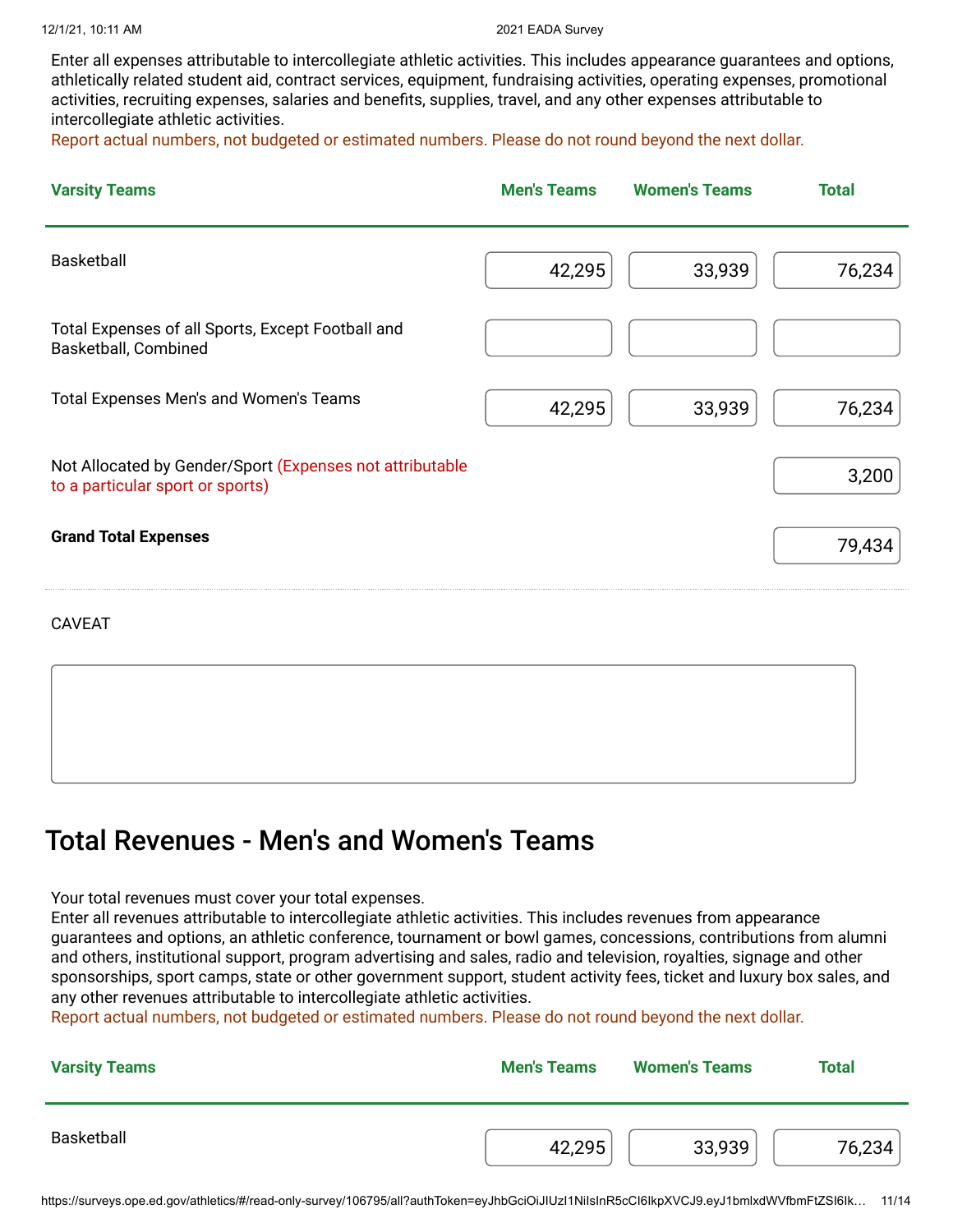| 12/1/21, 10:11 AM                                                                            | 2021 EADA Survey |        |        |
|----------------------------------------------------------------------------------------------|------------------|--------|--------|
| Total Revenues of all Sports, Except Football and<br>Basketball, Combined                    |                  |        |        |
| Total Revenues Men's and Women's Teams                                                       | 42,295           | 33,939 | 76,234 |
| Not Allocated by Gender/Sport (Revenues not attributable<br>to a particular sport or sports) |                  |        | 3,200  |
| Grand Total for all Teams (includes by team and not<br>allocated by gender/sport)            |                  |        | 79,434 |

# Summary - Men's and Women's Teams

**Your Grand Total Revenues must be equal to or greater than your Grand Total Expenses or you will not be able to lock your survey.**

|                |                                             | <b>Men's Teams</b> | <b>Women's</b><br><b>Teams</b> | <b>Total</b> |  |
|----------------|---------------------------------------------|--------------------|--------------------------------|--------------|--|
| 1              | <b>Total of Head Coaches' Salaries</b>      | 3,031              | 3,031                          | 6,062        |  |
| $\overline{2}$ | <b>Total of Assistant Coaches' Salaries</b> | 5,250              | 5,250                          | 10,500       |  |
| 3              | Total Salaries (Lines 1+2)                  | 8,281              | 8,281                          | 16,562       |  |
| 4              | <b>Athletically Related Student Aid</b>     | 17,350             | 15,200                         | 32,550       |  |
| 5              | <b>Recruiting Expenses</b>                  | $\mathbf 0$        | 0                              | $\mathbf 0$  |  |
| 6              | Operating (Game-Day) Expenses               | 9,847              | 7,124                          | 16,971       |  |